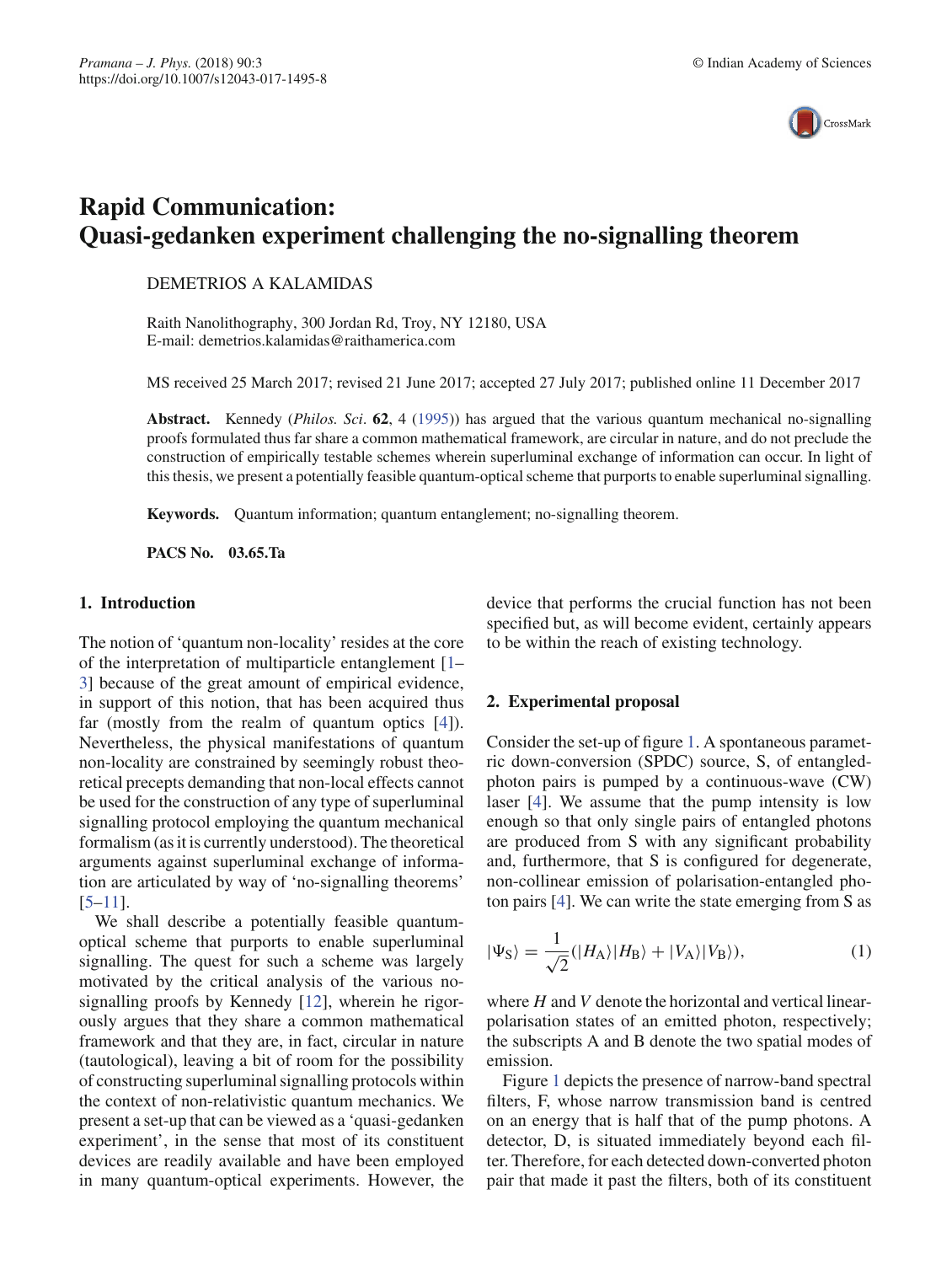

Figure 1. Source S produces polarisation-entangled photon pairs into modes A and B. Left-propagating photons are subjected to a polarising beam splitter (PBS) and a half-wave plate (HWP) before they enter region R, wherein a Demon performs activities that induce non-local effects on the quantum state of the right-propagating photons. Every photon pair is spectrally filtered by narrow-band filters, F, and registered by detectors, D.

photons will be found to have the same energy (equal to half that of the pump photons).

From figure 1 we note that the photons propagating within the left wing of the set-up first encounter a polarising beam splitter (PBS) and then a half-wave plate (HWP). The PBS transmits H-polarised photons and reflects V-polarised photons, while the HWP flips the linear polarisation state. Thus, after the PBS and HWP, the state  $|\Psi_{\rm S}\rangle$  transforms as follows:

$$
|\Psi_{\rm S}\rangle \xrightarrow{\rm PBS/HWP} \frac{1}{\sqrt{2}}(|H_1\rangle|H_{\rm B}\rangle + |H_2\rangle|V_{\rm B}\rangle) \equiv |\Psi_{\rm R}\rangle. \tag{2}
$$

Focussing on the left wing of the set-up, figure 1 indicates a region, R, wherein we shall postulate that a Demon resides. The Demon within R performs the following activity: For a certain time interval, he inserts a double-sided mirror (DSM) so that mode 1 is reflected into mode 2, and mode 2 is reflected into mode 1, each reflected mode acquiring a reflection phase-shift factor e*i*ϕ. Immediately afterwards, the Demon inserts, for the same time interval, a suitably chosen transparent phase plate (TPP) such that both transmitted modes, 1 and 2, each acquire a transmission phase-shift factor  $e^{i\varphi}$ . The Demon repeats this switching action continuously.

In (2),  $|\Psi_R\rangle$  represents the state beyond the PBS and HWP, as the left-propagating photon is about to enter region R. If the DSM is in place within R, the state beyond R becomes

$$
|\Psi_{\rm R}\rangle \xrightarrow{\rm DSM} \frac{1}{\sqrt{2}} (e^{i\varphi} |H_2\rangle |H_{\rm B}\rangle + e^{i\varphi} |H_1\rangle |V_{\rm B}\rangle)
$$
  

$$
\equiv |\Psi_{\rm DSM}\rangle.
$$
 (3)

If the TPP is in place within R, the state beyond R becomes

$$
|\Psi_{\rm R}\rangle \xrightarrow{\rm TPP} \frac{1}{\sqrt{2}} (e^{i\varphi} |H_1\rangle |H_{\rm B}\rangle + e^{i\varphi} |H_2\rangle |V_{\rm B}\rangle)
$$
  

$$
\equiv |\Psi_{\rm TPP}\rangle.
$$
 (4)

Now, before we can illustrate the purported superluminal-signalling potential of the set-up, we must first impose specific requirements on the parameters that characterise certain quantum-optical properties involved. In this light, we shall assume a hierarchy of 'realistic' parameter values for several aspects of the set-up, gleaned from the plethora of quantum-optical entanglement experiments that have been carried out thus far: The coherence time of the pump laser is taken to be infinite, because the pump laser is considered to be monochromatic; the coherence time of the downconverted photons, emerging from the SPDC source, is taken to be around 0.1 ps, as they are typically broadband; the Demon's switching interval between the DSM and the TPP is taken to be 1 ps; the coherence time of the down-converted photons that have been spectrally filtered by the narrow-band filters, F, is taken to be around 10 ps. Once we have accepted these parameter-values, we can make the following assertion.

As the filters, F, have 'stretched' the coherence time of the down-converted photons from 0.1 ps (just before the filters) to 10 ps (for the subset that has been spectrally filtered and propagate towards the respective detectors), the accuracy of their time-of-creation (within the source S) is also limited to 10 ps and thus it is not possible, even in principle, to determine if a left-propagating photon encountered the DSM or the TPP, because the switching interval is 1 ps. This assertion demands that we must superpose the two indistinguishable possibilities leading to the detections of down-converted photon pairs beyond the filters:

$$
|\Psi_{\rm M}\rangle = \frac{1}{\sqrt{2}} (|\Psi_{\rm DSM}\rangle + |\Psi_{\rm TPP}\rangle)
$$
  
=  $e^{i\varphi} \frac{1}{\sqrt{2}} \left( |H_1\rangle \frac{1}{\sqrt{2}} |H_{\rm B} + V_{\rm B}\rangle \right)$   
+  $|H_2\rangle \frac{1}{\sqrt{2}} |H_{\rm B} + V_{\rm B}\rangle$   
=  $e^{i\varphi} \frac{1}{\sqrt{2}} (|H_1\rangle|+_{\rm B}\rangle + |H_2\rangle|+_{\rm B}\rangle),$  (5)

where  $|+_{B}\rangle \equiv \frac{1}{\sqrt{2}}$  $\frac{1}{2}$  |*H*<sub>B</sub> + *V*<sub>B</sub> $\rangle$ . In (5), | $\Psi_{\rm M}$  $\rangle$  represents the normalised state that will be subjected to measurement (i.e., the state beyond the filters and just before the detectors). At this point, it is essential to note the fact that expression (5) is non-standard, in the sense that it embodies a non-unitary transformation: Two orthogonal state vectors  $(|H_1\rangle$  and  $|H_2\rangle$ , pertaining to the left wing of the set-up) induce a projection (upon their measurement) onto a single state vector  $(|+_{B}\rangle)$ , pertaining